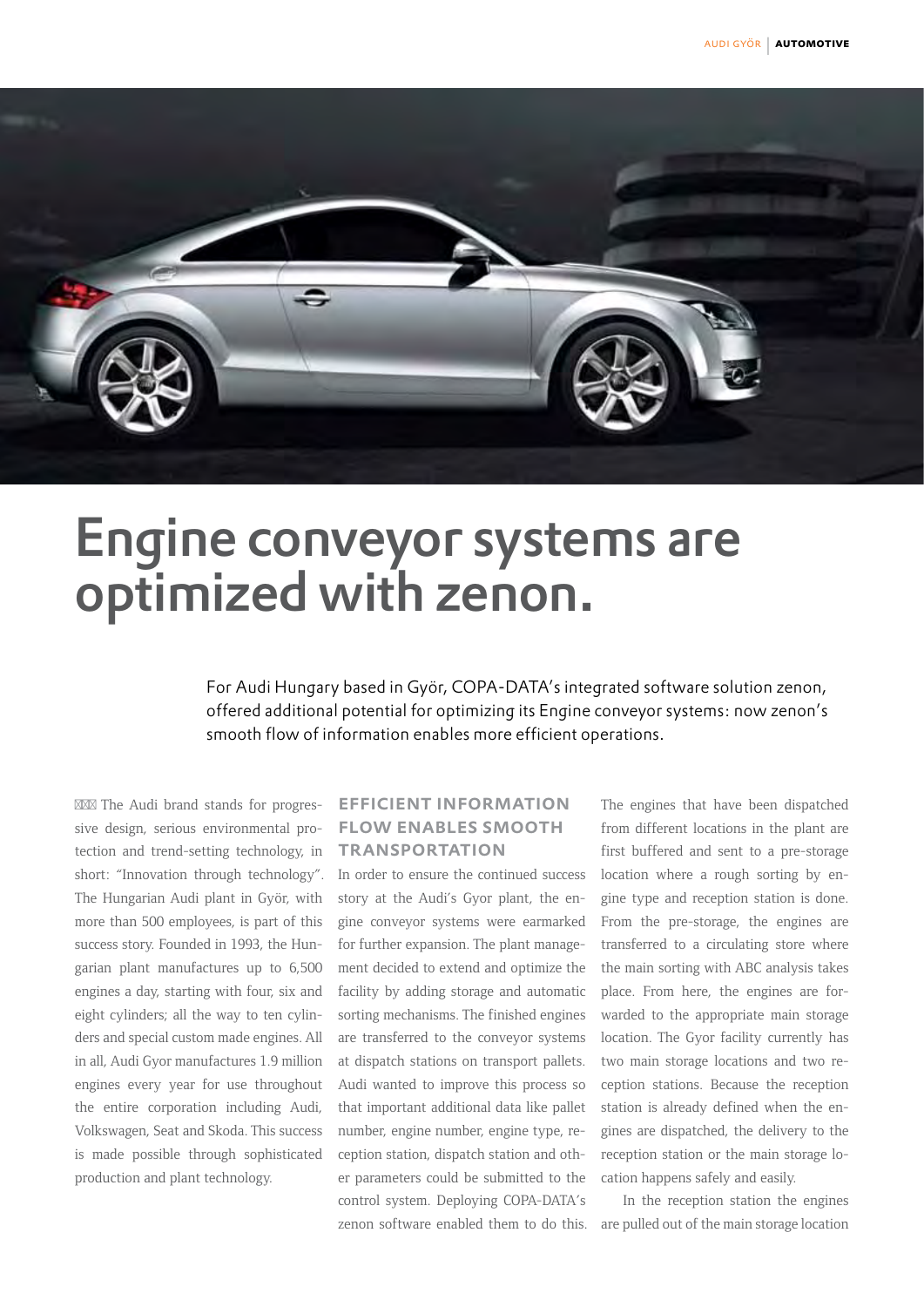

in blocks and then prepared for further transport. Additionally, the conveyor system has a reception station before the main storage locations. This way engines can, on demand, be pulled out of the circulating conveyer and sent directly to the desired dispatch location through a highway. This happens, for example, with custom made engines.

### audi has the perfect solution: zenon

For an automated facility of Audi Gyor's size, it is important to apply a control software solution that allows status and  $\rightarrow$ operating information to be visualized in a central location. The visualization software zenon has been successfully put to use at Audi to help deliver the current improvement projects. The project managers had already decided to use COPA-DATA's zenon software for the visualization of the SKID facilities in Ingolstadt, Germany, as Johann Mayr, member of the Audi Ingolstadt´s planning group in electrical engineering explains: "We found a specialist for Industrial Automation in COPA-DATA. Their professionalism, from the planning phase all the way to implementation, has convinced us that with COPA-DATA we are relying on the right partner. The performance of the software confirms this again and again in each project. Together, we managed to create an innovative and safe engine conveyor system."

There are a number of critical requirements the software solution had to meet:

- Runtime redundancy had to be guaranteed
- Guaranteed system stability
- Extensive alarm management with apropriate alarm statistics
- A clear depiction of the project structure
- Extensive and flexible user administration
- It was also important to have a universal solution, from the single

work-station through to the Intranet. Because the plant in Györ, Hungary, is an international Audi location, the language switch between German and Hungarian had to be guaranteed as well. The zenon software by COPA-DATA met all of these requirements: "The flexibility of zenon allows us to meet our requirements in a quick and uncomplicated manner", adds Johann Mayr.

### everything at one glance – from any-WHERE IN THE FACILITY

The individual components of the solution were deployed at numerous locations across the plant. The visualization has a Runtime server and a Standby server,

which are located in different areas of the plant for fire protection. The additional web server enables the depiction of the visualization on the Intranet. Two single workstation displays have been set up on the plant floor in the engine handling and maintenance offices. The receiving locations have a total of eight zenon Client displays at their disposal.

"Each employee today has access to all relevant information, in a fast and reliable way, which is critical in a manufacturing facility for competitiveness and success." says Zoltan Ponty, Head of engine handling at Audi Györ.

### eliminating sources of error and optimizing **OPERATIONS**

In order to avoid sources of error in the future and to make the conveyor systems even more efficient, alarms have to be analyzed regularly and systematically. If an error has occurred, an alarm is immediately forwarded to maintenance by Message Control via SMS and e-mail. This helps to keep the reaction time as short as possible. zenon's Industrial Performance Analyzer allows for a statistical analysis of errors. This tool displays frequently occurring errors in a transparent manner